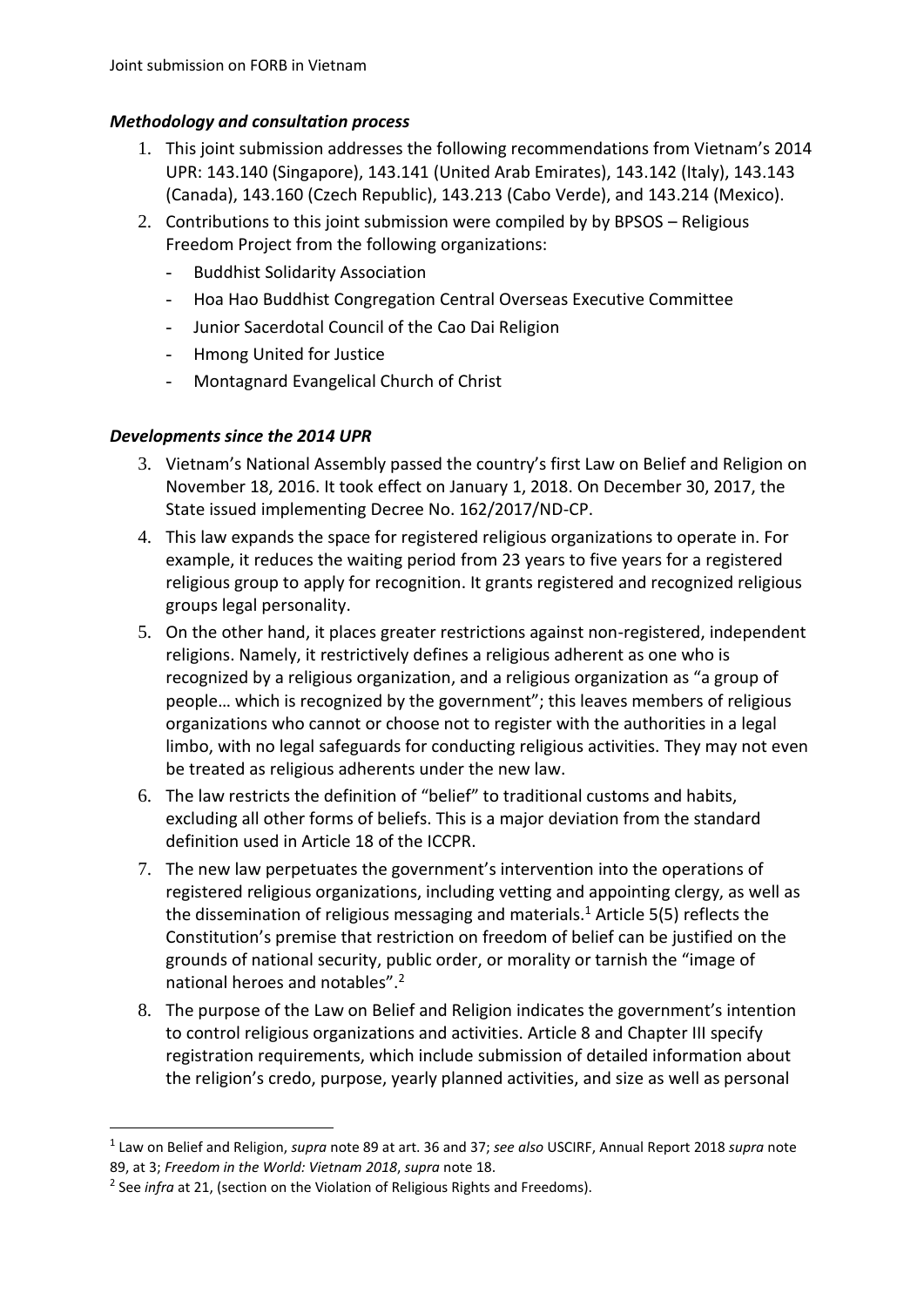details of representatives.<sup>3</sup> Such requirements constitute improper interference into the activities of a religious organization and may expose its members to surveillance and retaliation by the government.<sup>4</sup>

9. The requirement that religious activities must be registered with the government is counter to international standard on freedom of religion, which is a concern raised by The UN Special Rapporteur on Freedom of Religion or Belief, Dr. Heiner Bielefeldt, in his report of his mission to Vietnam in July 2014: *"It should be clear that the right of an individual or group to their freedom of religion or belief can never be 'created' by any administrative procedures. Rather, it is the other way around: registration should serve this human right, which itself must be respected as preceding any registration."*  See:

[www.ohchr.org/EN/HRBodies/HRC/RegularSessions/.../A\\_HRC\\_28\\_66\\_Add.2\\_E.doc](http://www.ohchr.org/EN/HRBodies/HRC/RegularSessions/.../A_HRC_28_66_Add.2_E.doc)

- 10. The stringent and onerous registration requirements do not comply with the guarantees in Article 18 of the ICCPR, which should be independent of and cannot be conditioned on any domestic process of notification, authorization, recognition or registration.
- 11. Like the law, Decree No. 162/2017/ND-CP continues promoting the "You Ask/We Grant" mechanism, upon which activities strictly related to belief and religion must still be subject to "notification", "recommendation", "registration" and waiting for "government approval" or "written consent" as a "favor". Provisions in the decree regulate the process and procedures for the change of representatives, and time and place of religious gathering activities. Other provisions regulate the process and procedures for the training of personnel for a religious organization. These are the internal activities of religious organizations. If everything has to be approved by state management agencies, it is clear that the government is interfering too deeply in the internal affairs of religious organizations. As the UN Special Rapporteur on Freedom of Religion or Belief, Dr. Heiner Bielefeldt, said after his visit to Vietnam in 2014, "…registration should be an offer by the State but not a compulsory legal requirement."<sup>5</sup>
- 12. Both the law and its implementing decree convey a biased view of religion. Their languages repeatedly mention vague notions leading to the misconstruction of religious organizations as being antagonistic to the government. These provide a loophole for the authorities to accuse or charge religious organizations with violating the law.

## *Imprecise language leading to arbitrary interpretation of the law*

13. The language of this law and the implementing decree is so vague that anyone with authority may interpret it in whichever way he likes. The recent incident in the Catholic Parish of Yen Giang, Quang Binh Province, serves as an alarming illustration. This parish, which has approximately one thousand parishioners, is located in an

**.** 

<sup>3</sup> *Id.* at art. 8, Ch. III.

<sup>4</sup> USCIRF, Annual Report 2018 *supra* note 89, at 3.

<sup>5</sup> Report of the Special Rapporteur on freedom of religion or belief, Heiner Bielefeldt, available at : <http://www.refworld.org/docid/54f432530.html>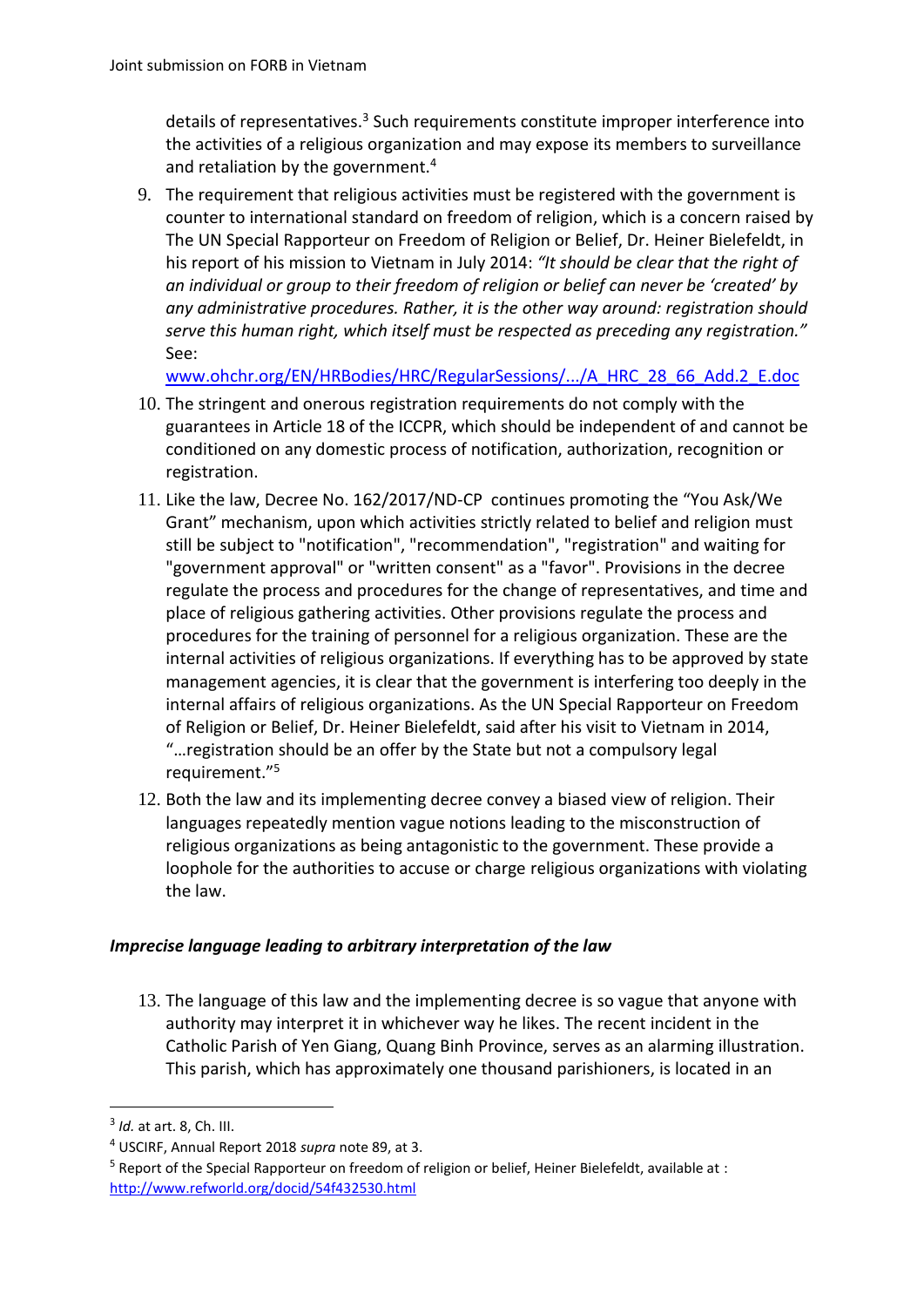impoverished rural area that has few accessible roads. Since 2014, the Parish Priest, Reverend Cao Duong Dong, had regularly conducted prayer service at the home of the elderly, those with disabilities, and those without means of transportation to go to church. This may no longer be possible. On May 15, 2018, the commune government issued a formal notice declaring prayer service at private homes illegal, citing Article 12 of Section III, and Articles 16, 17, 18, 19 of Section IV of the Law on Belief and Religion.

14. The national security provisions in the Constitution and the Law on Belief and Religion have yet to be clearly defined in order to prevent abuses or unintentional misinterpretation by implementing authorities.

## *Limitations*

- 15. The Law on Belief and Religion prescribes limitations to freedom of religion or belief on the grounds of national defence, national security, national sovereignty, order, social safety, and the environment; and doing harm to social ethics. This is not in compliance with the condition that any limitations must be for the pursuit of a legitimate aim — the protection of "public safety, order, health, or morals or the fundamental rights and freedoms of others" as provided by article 18, paragraph 3, of the ICCPR. Limitations must furthermore strictly remain in the realm of necessity and proportionality, which, *inter alia*, means that they should always be confined to a minimum degree of interference. These and other criteria are prescribed with the purpose of safeguarding the substance of freedom of religion or belief also in situations of a potential or factual collision with other rights or important public interests.<sup>6</sup>
- 16. These limitations reflect the essence of the 2013 Constitution, which guarantees basic human rights but gives the State broad leeway to regulate, limit, restrict or forbid the exercise of those same rights, including freedom of religion or belief. Article 14, paragraph 2, of the 2013 Constitution contains a number of reasons for restricting human rights and citizens' rights. While the possibility to restrict human rights in the interest of "national defence, national security, social order and safety, social morality and community well-being" differs slightly from the criteria set out in article 18, paragraph 3, of the ICCPR, article 24, paragraph 3, of the 2013 Constitution broadly allows limitation by forbidding anyone "to take advantage of belief and religion to violate the law".<sup>7</sup>

## *Recognized religious organizations as government instruments*

17. The Vietnamese government has a long history of restricting religious freedom, particularly in cases where it perceives certain religious groups as having ties to the West, or criticizing repressive government practices.<sup>8</sup> Officially, the government

**.** 

 $6$  Report of the Special Rapporteur on freedom of religion or belief, Heiner Bielefeldt, available at : <http://www.refworld.org/docid/54f432530.html>

<sup>7</sup> *Id.*

<sup>&</sup>lt;sup>8</sup> For an in-depth analysis of the treatment of religion in Vietnam, see Vietnam Committee on Human Rights, Freedom of Religion or Belief in Vietnam: State Management of Religion, (2016) available at [http://queme.org//app/uploads/2016/02/Report-VCHR-FoRB-in-Vietnam-State-management-of-religions-Feb-](http://queme.org/app/uploads/2016/02/Report-VCHR-FoRB-in-Vietnam-State-management-of-religions-Feb-2016.pdf)[2016.pdf](http://queme.org/app/uploads/2016/02/Report-VCHR-FoRB-in-Vietnam-State-management-of-religions-Feb-2016.pdf)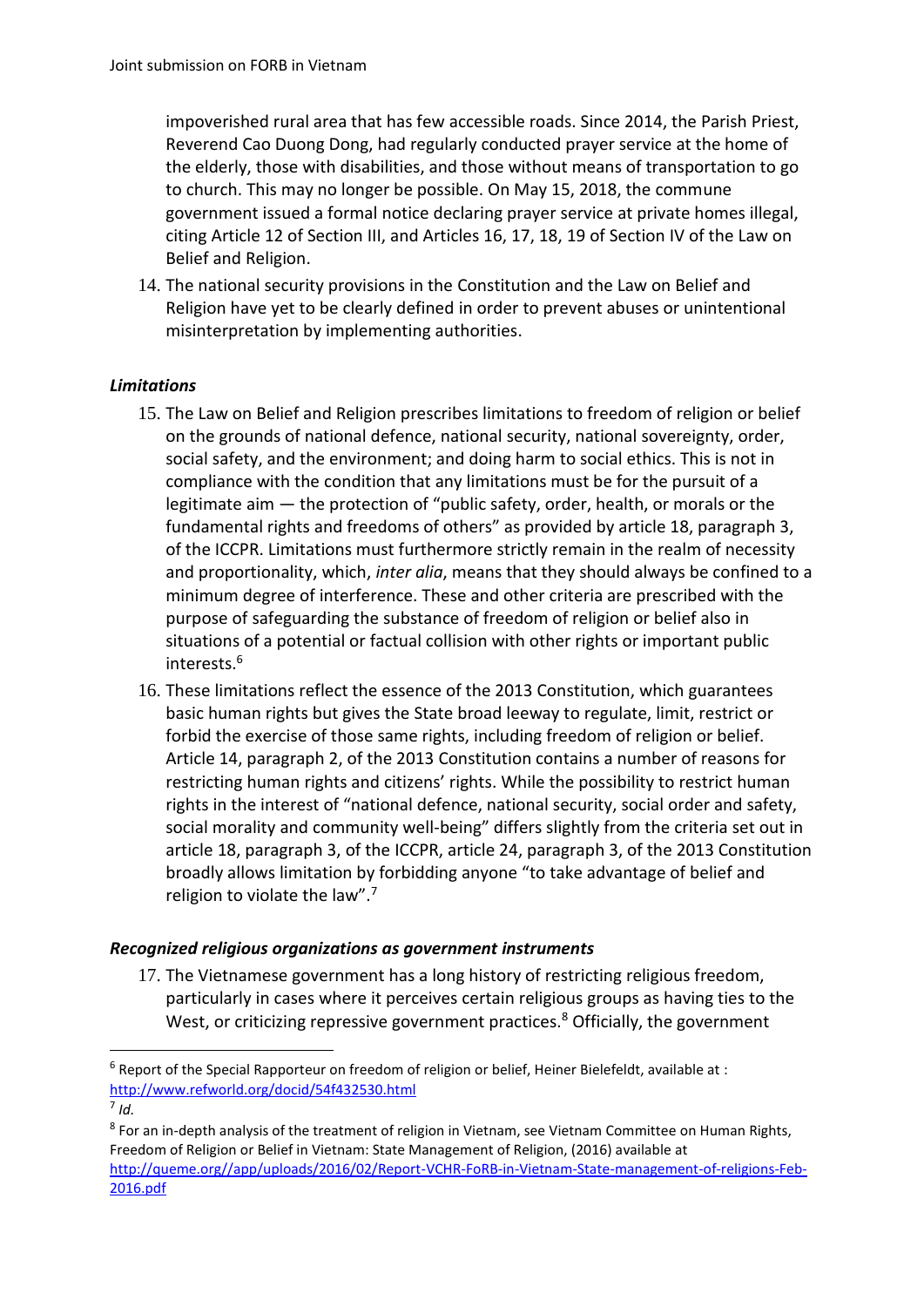attempts to promote an image of religious tolerance,<sup>9</sup> and, as discussed above in section a, the Constitution nominally guarantees religious freedom for all people.<sup>10</sup> Nonetheless, the reality is that the CPV and the Fatherland Front seriously restrict the ability of people to freely engage in religious observance. The government engages in a massive effort to manage the practice of religion, favoring certain groups, while making it difficult for other groups to practice their faith. Aside from the law, the participants interviewed for this report provided deeply disturbing information about local officials pressuring them to stop practicing their faith. These tactics of harassment, intimidation, and abuse were not necessarily based on any legal foundation, and suggest that local CVP officials perceive the practice of religion as undermining the communist and atheist identity of the state and country.<sup>11</sup>

- 18. The Vietnamese government has used registration requirements to tighten the noose around unregistered, independent-minded churches while creating more favorable conditions for government-created or controlled churches to expand their influence, thus sidelining unregistered churches and even forcibly converting their members. To a casual observer, the quick expansion of certain government-created or controlled religions may be perceived as greater freedom of religion; a closer look would reveal the sinister reality that forced conversion is proceeding at a quickening pace.
- 19. This approach has worked so well that the forced conversion of millions of followers of the Cao Dai Religion has gone unnoticed by the international community for the past two decades. In 1978, the Vietnamese government abolished the Cao Dai Church. Then in 1997, by a directive of the Communist Party, the government created a totally new sect, which we will refer to as the 1997 Sect. Obtained copies of internal directives of the CPV show an elaborate plan for it to dictate the religious dogma of the new sect, and political cells of communist agents to control all parts and aspects of its activities. The Vietnamese government transferred the Cao Dai Religion's Holy See and other key facilities to the 1997 Sect. Local governments have aided the 1997 Sect to seize some 300 Cao Dai temples – only about 15 temples remain under the control of Cao Dai followers independent of the 1997 Sect, but are at risk of being taken at any time.
- 20. Even when religious groups manage to gain approval through registration, officials continue to be intrusive and to oversee their activities.<sup>12</sup> In his testimony before the U.S. Congress, Loan Rmah, a pastor under the Southern Evangelist Church of Vietnam, which is recognized and accorded legal status by the Vietnamese government. Pastor Loan Rmah was the head pastor of the Church of Budak in Thuan An, DakMil, Daknong Province. He is seeking asylum in the United States.

"Even though we have a church, we do not have the freedom to practice our religion. The Vietnamese government controls the Executive Committee that leads the church. Anytime we want to hold elections of the Executive

**.** 

<sup>9</sup> Ministry of Foreign Affairs, *Religion and Beliefs,*

http://www.mofahcm.gov.vn/en/mofa/en/tt\_vietnam/nr050324092159/ (last visited July 3, 2018).

<sup>10</sup> The Constitution of the Socialist Republic of Vietnam, *supra* note 12 at art. 24.

<sup>&</sup>lt;sup>11</sup> Freedom Now, Using Law as a Tool of Oppression: Vietnam's Crackdown on Civil and Political Rights, (Draft version, July 6, 2018)(on file with author)

<sup>12</sup> *Freedom of Religion or Belief in Vietnam*, *supra* note 85; *see also* USCIRF, *Annual Report 2018 supra* note 89, at 3.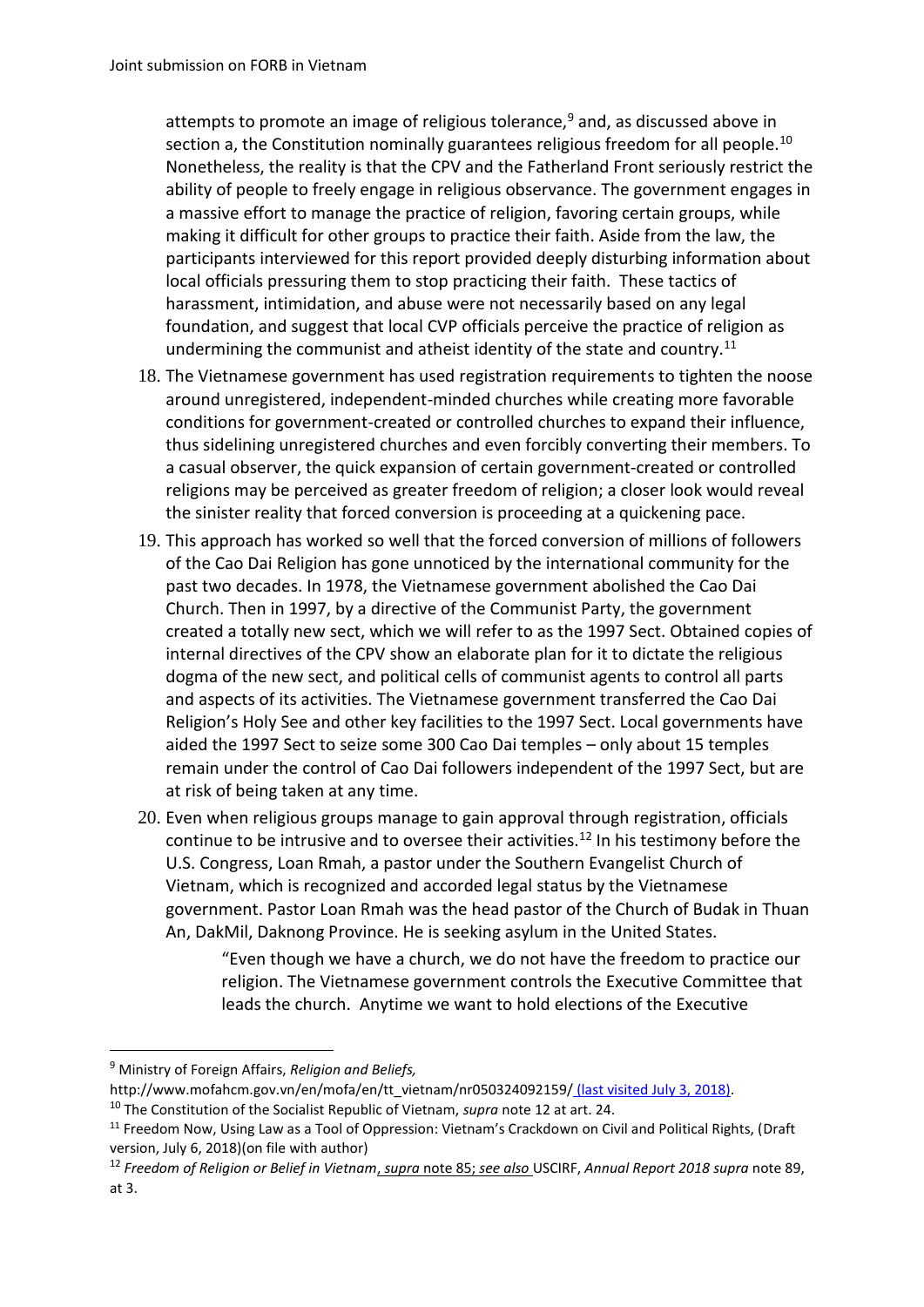Committee, we have to inform the Sub-district, District and Daknong Province Police to request their permission. The Church must provide them the full names of all candidates for background check. To be eligible, a candidate must not have been in service of the South Vietnamese Government, or a member of the FULRO (United Front for the Liberation of Oppressed Races) movement or any group deemed to be opposing the Hanoi Government. On election date, the government authority presides over the election process. The government authority also attends and observes all ordination ceremonies.

"When the church wants to celebrate holidays such as Christmas or Easter, or offer wedding or funeral services, the Pastor must get prior permission from the authority and specify the day, time and duration of the services as well as the number of participants. The Pastor must provide the text of his sermon to the government seven days before the services for prior approval.

"The government even controls the words that we can use in our sermons. It is forbidden to use words such as 'devil' because in Vietnamese 'ma quy' can be flipped around to spell as 'My qua', meaning that Americans coming back. For such an absurd reason, we may not mention 'devil' in our sermons. Similarly, we may not say 'The Christ is coming again' because the authority interprets that as meaning 'Americans will return to Vietnam.' The Vietnamese government accuses Protestantism to be an American religion. Neither may we use the word 'freedom' because the government believes that freedom refers to America as in the 'land of the free'.

"The authorities also send their operatives to come and monitor our religious services. At the start of the services, the program leader must recognize and give thanks to the Communist Party and government officials first. Then we can give thanks the Lord, the guests and the Church, in that order."13

### *Independent Buddhists*

**.** 

21. The government, using economic development as pretext, has targeted Buddhist temples that do not submit to government control. Often times, these independent Buddhist temples serve as safe havens for disenfranchised people such as victims of land grabbing, disabled veterans of the Republic of Vietnam, flood victims, etc. Individuals who advocate for freedom of religion are subject to political repression, including defamation by the state-owned media. Familiar examples include Most Venerable Thich Khong Tanh, Most Venerable Thich Thien Hanh, Most Venerable Thich Vien Dinh, and many other leaders of Buddhist communities. The Vietnam News Agency once labeled Most Venerable Thich Khong Tanh as "a stubborn guy who keeps inciting social disorder and acting against the country." He spent ten years in "re-education" camps for protesting the Government's policy of conscripting Buddhist monks into the army. As the government controls all media organizations, the independent Buddhist communities have no means to defend their image and reputation.

<sup>&</sup>lt;sup>13</sup> See full text of Pastor Loan Rmah's testimony at: <https://docs.house.gov/meetings/FA/FA16/20160622/105108/HHRG-114-FA16-Wstate-LoanP-20160622.pdf>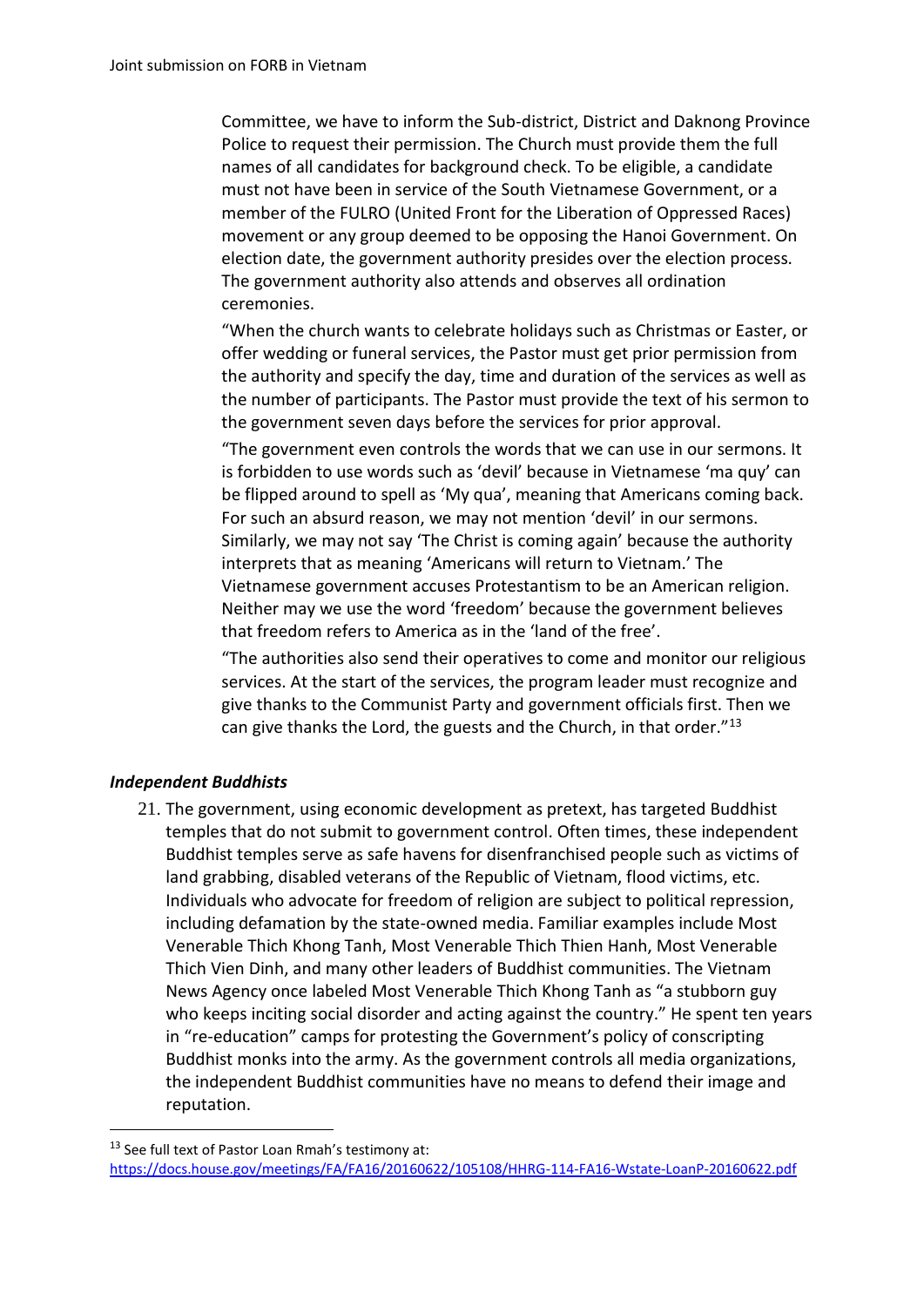- 22. The government forces independent Buddhist temples to join the state's Buddhist Church and often resorts to intimidation and harassment to pressure followers of independent temples to join go to government-controlled temples.
- 23. The demolition of Lien Tri Temple, a century-old pagoda in Thu Thiem, Saigon, illustrates the crackdown against the Buddhist faith. Despite many appeals by the Abbot Thich Khong Tanh, the temple's and international outcry, on September 8, 2016 hundreds of security personnel forcibly removed all the monks and demolish the temple and then demolish. Ho Chi Minh City justified the act by citing an urban development plan approved by the Prime Minister. However, recently discovered documents showed that the plan did not include this site. A very valuable piece of Vietnam history has been destroyed. Before its destruction, Lien Tri Temple was a place for civil society organizations to hold meetings, hosted regular gift-giving sessions for disabled veterans and the disadvantaged, and served as a shelter for victims of land grabbing.
- 24. Phap Bien Pagoda in Ho Tram Hamlet, Phuoc Thuan Village, Xuyen Moc District, Ba Ria – Vung Tau, was built in 2000 with contributions from local donors. In 2011 a mob led by two local residents ransacked the pagoda, destroyed Buddha's statues, and used hoodlums to terrorize the locals. They used excavation equipment to wreck the pagoda's foundation after seizing all its contents. The congregation filed a complaint with the government at the village, district, province and national levels. They did not receive any reply. As they erected a temporary structure of wood, bamboo and straw for worship and religious training activities, on August 25, 2011, the government of Xuyen Moc and Phuoc Thuan mobilized 150 police officers, government workers, Rapid Response Force No. 113, and Border police, numbering approximately 150 individuals, to surround the pagoda's grounds. They destroyed the temporary structure and beat up the Buddhists at the pagoda. When some of them took photographs as evidence, policemen grabbed the cameras and beat up the residents even more severely. Before the temple was demolished, the Religious Affairs Office of Ba Ria – Vung Tau had repeatedly proposed that the pagoda's Board join the Buddhist Church of Vietnam, a state-established church serving the Communist Party's objective of controlling religious life. Phap Bien Pagoda refused to join.
- 25. In 2012, Ven. Thich Nguyen Phong converted his house into Minh Tam Buddhist Meditation Center. Before his death, he transferred its ownership to Ven. Thich Vinh Phuoc. After taking possession, he enlarged the center to make room for monks coming there. When the construction was nearing completion, the Province ordered him to suspend it. The government-sanctioned Buddhist Church in Xuyen Moc District did not allow the monks to spend their monastic lives at the center because the temple remained independent. While Xuyen Moc District did not openly ban Ven. Thich Vinh Phuoc from taking ownership of the inherited property, it pressured resident monks to leave.
- 26. The government has since 2013 taken measures to force the monks and followers at Dat Quang Temple to join the state's Buddhist Church. The late Ven. Thich Thien Dat erected Dat Quang Temple in 1995. Shortly before he passed away on September 23, 2013, he had made a will to cede it to TVP. Nevertheless, the government ordered TVP to hand it over to the state's Buddhist Church. In February 2014 TVP laid the foundation for a temporary wooden structure to house the clergy. The police came,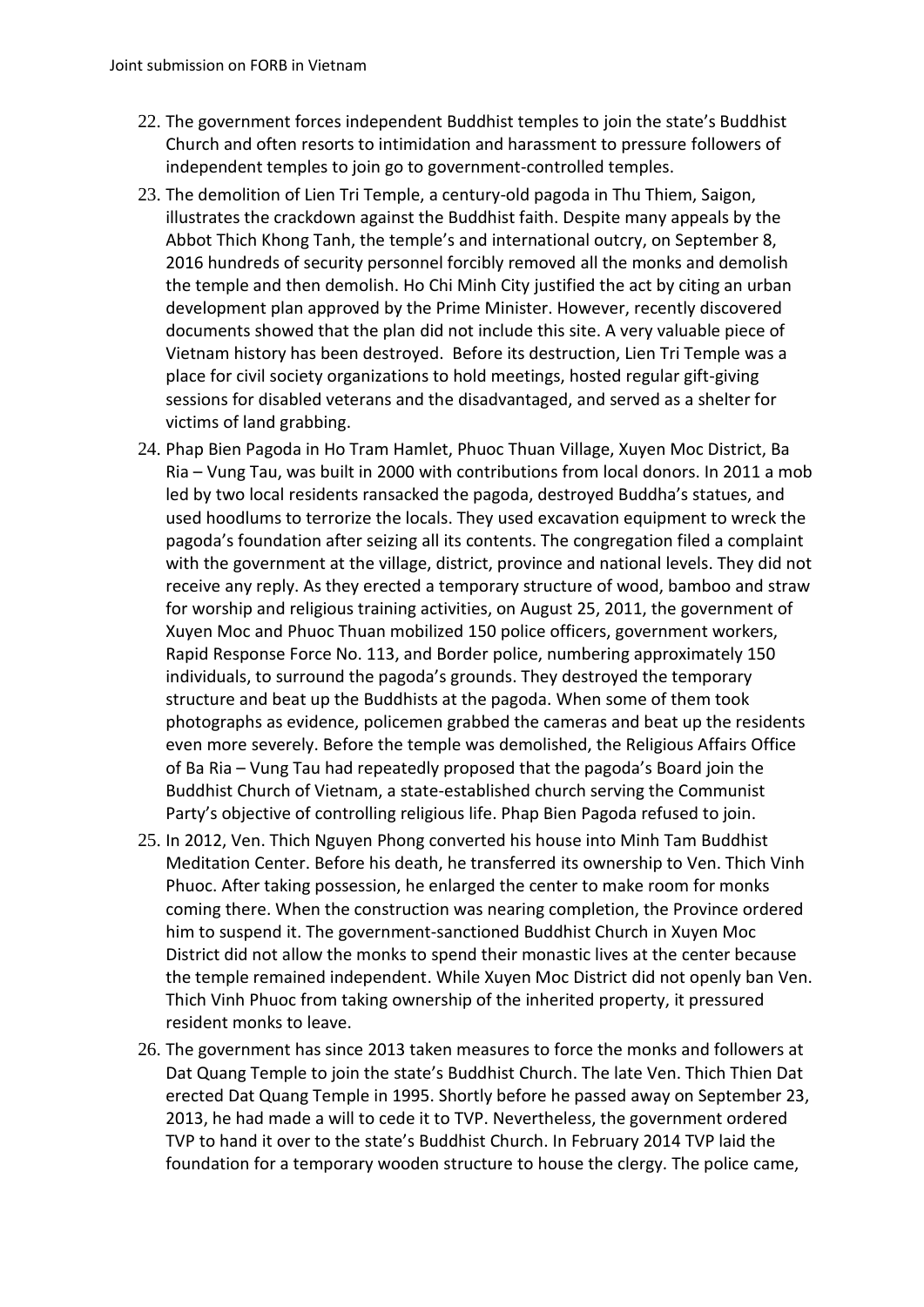dismantled it and seized all the lumber; only the foundation was left. On October 6, 2015 approximately 300 individuals -policemen, border control policemen, plainclothes agents and thugs -to dismantle the foundation while traffic police and the militia control access to the temple. Policemen searched for cell phones inside the temple and on the surrounding grounds, arresting anyone who tried to take pictures. As about 10 Buddhists, including followers and monks, were praying and meditating inside the temple, Mr. Nguyen Hoang Thu, chief of Bau Lam Commune Police, ordered his people to break tiles on the roof and spray tear gas down to force out the Buddhists. Policemen lifted Monks Thich Thien Duc and Thich Thien Dat, and an adherent, Le Van Phu, and carried them out. The police took three other adherents to the local police station: Huynh Minh Nhat, Nguyen Thanh Cong, and Nguyen Van Bi. Mr. Doan Van Manh, deputy chief of Bau Lam Commune Police, interrogated Cong and beat him until he vomited and passed out. His relatives later had to take him to Ba Ria Hospital for treatment. The government then brought in equipment to demolish the concrete foundation and remove the broken pieces to dispose of the evidence. After 3 hours, the government forces withdrew after seizing cell phones. In 2016, the state's Buddhist Church sued TVP, claiming that it owned Dat Quang Temple.

27. The government has similarly targeted An Cu Temple in Da Nang City. An Cu Temple is located on the An Cu City block, An Hai Bac Ward, Son Tra District, Da Nang City. On March 13, 2014 Mrs. Huynh Thi Lieu Hoa, Vice Chair of Son Tra District People's Committee, signed a decision to seize and turn the temple site into a residential area, compensating at 1/10 of the market value. Abbot Thich Thien Phuc refused to relocate because he wanted to serve his congregation. The government used its TV station to discredit the abbot and the independent Buddhist Sangha. On August 8, 2014, 2 plainclothes agents attacked the abbot who was going to the funeral of an elderly follower. On August 9 and 10 of 2014, when An Cu Temple clergy celebrated the Filial Piety (Vu Lan) Day, a large mob comprised of women's groups, youth groups, and plainclothes police prevented adherents from entering the temple. July-August, 2015, policemen in Hoa An Ward, Cam Le District, interrogated followers at the commune's police station. They were told not to worship at the temple because its abbott was engaged in politics. During the Vu Lan religious period lasting 9 days, August 9-17, 2016, police isolated the temple through harassing adherents and blocking entry into the temple. On January 13, 2017, the year-end celebration was disrupted. A large number of plainclothes agents wearing masks descended on the temple, beat up adherents, seized their cell phones, and stopped the religious event. Other agents blocked the streets leading to the temple to deny access by other adherents.

### *Hoa Hao Buddhists*

28. On February 9th, 2018, four members of a family of independent Hoa Hao Buddhists were convicted of disrupting public order for staging a protest . Bui Van Trung and his son Bui Van Tham were each sentenced to 6 years in prison. Trung's daughter Bui Thi Bich Tuyen was sentenced to 3 years, and his wife Le Thi Hen was sentenced to 2 years of house arrest. Family friends and co-religionists Nguyen Hoang Nam and Le Thi Hong Hanh were sentenced to 4 and 3 years respectively. On the evening of April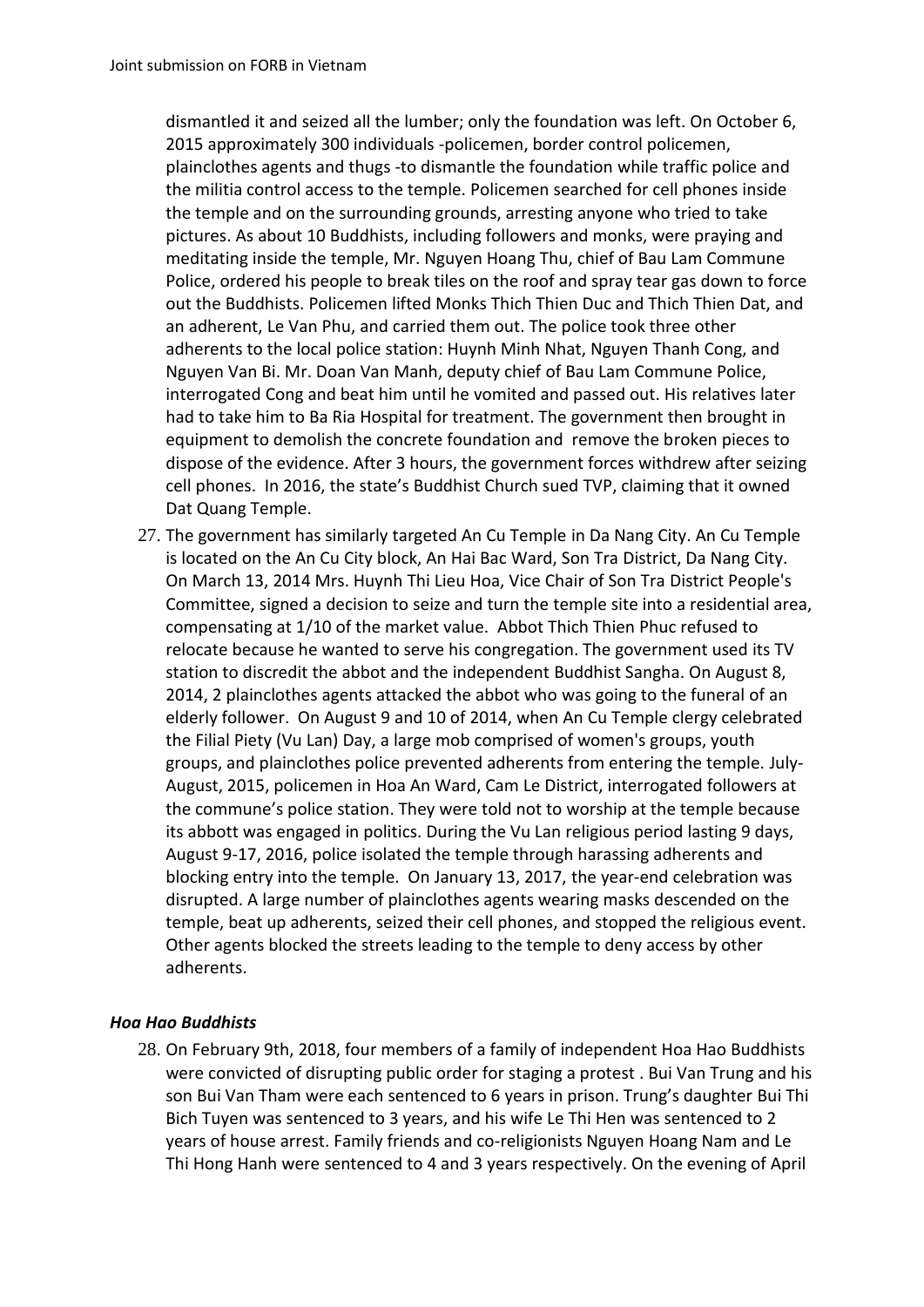18, 2017, traffic police and plainclothes police set up a checkpoint near Bui Van Trung's house in An Phu District, An Giang Province, to stop independent Hoa Hao Buddhists from attending the anniversary commemoration of Trung's mother's death. The traffic police confiscated their papers. Plainclothes policemen cursed and threatened to beat them. When Trung's son Bui Van Tham tried to stop the men from taking the congregation's motorbikes, they beat him. In response, Trung and dozens of adherents staged a public protest. Tham was later charged with "disrupting public order" under article 245 of the criminal code and "resisting people on public duty" under article 257. The other five were charged with "disrupting public order." Trung and Tham are former prisoners of conscience.

# *An Dan Dai Dao Buddhist Sect*

- 29. Twenty leaders of An Dan Dai Dao (ADDD) are serving a total of 309 years in prison plus 110 years of probation (plus life imprisonment for founder Phan Van Thu), for "attempting to overthrow the government (a false charge)." The motive was to expropriate a US\$ 1.3 million property while decimating an independent Church.
- 30. ADDD, founded in 1969 in Phu Yen Province to bring Buddhist Truth, Kindness, and Beauty to the world, had by April 1975 (end of Vietnam War) 14 temples, hundreds of monks and nuns, and tens of thousands of adherents. In the last months of the Vietnam War, ADDD members donated blood, fed displaced victims, rescued the wounded and collected dead bodies.
- 31. When the war ended, the new regime confiscated all their temples, destroyed its religious materials and Buddha statues, occupied its institutions, and forced monastics to return to secular life by destroying meditation huts, places of worship, and living quarters. A few continued their religious practice in remote areas.
- 32. Founder Thu, falsely accused of working for the CIA, was imprisoned through solitary confinement in the Public Security Ministry's Phu Khanh Detention Center for 5.5 years, followed by the A30 Prison in Phu Yen Province where a few hundred adherents and monastics served their 2-year forced-labor sentences. One of them died of from torture and several others died after their release.
- 33. Once released, the monks and nuns continued to teach and proselytize. The government persecuted them in late 1978. On July 27, 1980, four adherents immolated themselves while praying for religious freedom. In May 1983 Mr. Thu was released from prison and began his probation period.
- 34. In 2003, responding to Phu Yen Province's economic development policy, ADDD accepted 50 hectares of forest land to plant 9000 hardwood trees and create a theme park. There, ADDD undertook the construction, improvement, and cultivation, and started constructing a combined ecotourism/ADDD pilgrimage-worship park.
- 35. As the project neared completion, on February 5, 2012 the police arrested key persons working there and confiscated the project. A court tried 22 sect members for "conspiracy to overthrow the government" per Article 79 of the Penal Code. The Government forced other adherents to renounce their faith.
- 36. On January 28, 2013, the Phu Yen Court sentenced Thu to life imprisonment, the other 21 to a combined 309 years in prison and 110 years of probation. In July 2014, three additional members were charged with "stockpiling, using, and illegal trading of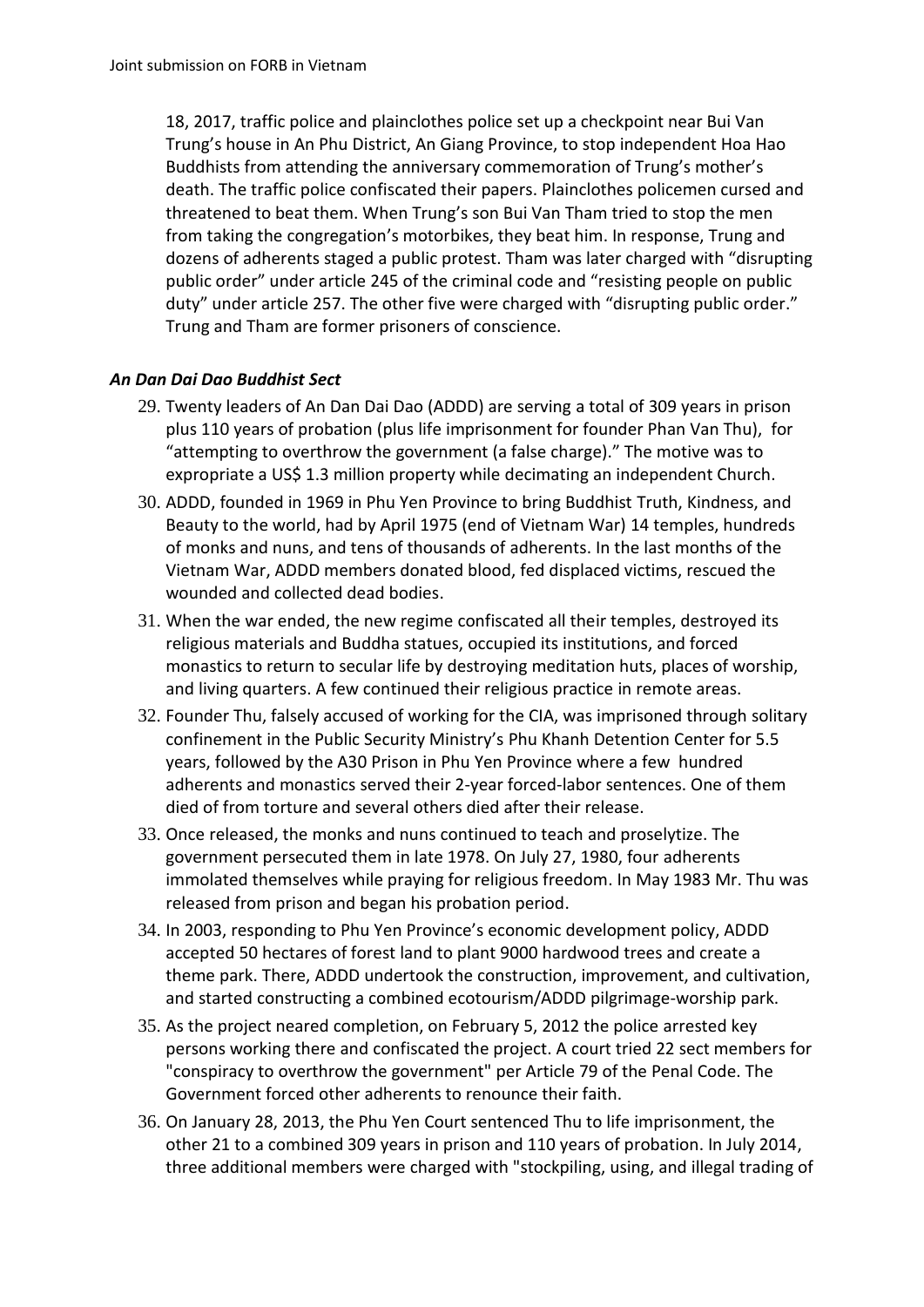explosives" and sentenced to a total of 10 years (explosives used during the construction of the complex).

- 37. Two of those arrested on February 5, 2012 are U.S. citizens. They were not charged with any crime, were asked to pay an administrative fine, and then allowed to fly home to America. However, the government seized their properties and those of two other U.S. citizens - combined worth of US \$300,000 (investments in the project).
- 38. The Ministry of Culture, Sports and Tourism posted on its site that in 2014 Phu Yen Province allowed a company to take over the park and invest 280 B VND (US \$12,264,000) in developing it, <http://vietnamtourism.gov.vn/index.php/items/15858>

## *Hmong Christians*

- 39. Local and provincial governments have used violence against Hmong Christians who refused to renounce their faith.
- 40. In late February 2017, Mr. Ho Nu Lu, a Protestant from Ca Dinh Nhe Village, Huoi Leng Commune, Muong Cha District, Dien Bien Province, lost his right arm and suffered several injuries to his shoulder and face after the village government attacked him because of his Christian faith.
- 41. On March 29, 2017, a H'Mong Protestant family in Muong Khuong District, Lao Cai Province, was physically attacked on account of the family's religion. On subsequent days, groups of strangers stopped family members who went on errands to force them to recant their faith under the threat of physical abuse.
- 42. In May 2017, the police department of Đak Lak Province detained a H'Mong Protestant, Mr. Ma Seo Sung, from Ninh Hoa Village, Đak Ngo Commune, Tuy Duc District, Dak Nong Province, and the victim died in police custody on May 5, 2017.
- 43. On April 22, 2017, the governments of Sam Kha Commune and Hang Dong A Commune beat up Hmong Christians, destroyed their agricultural assets, tore down their houses, and expelled from their community.
- 44. On November 25, 2017, the governments of Chieng Dong Commune and Hua Chan Village in Tuan Giao District, Dien Bien Province, seized the victims' assets (motorbike, stores of grains), demolished the victims' houses, and expelled 3 Protestant families from their community, without any intervention by the government of the district. In April 2018, other Protestant communities in the province bought construction materials and transported them from Chieng Dong Commune to the site of the demolished houses in Hua Chan Village. However, the village government stopped the shipment intended for rebuilding the destroyed houses.
- 45. From late 2017 to May 2018, the local governments continuously harassed 9 Hmong Christian families in the hamlets of Noc Coc I and II of Dua Mon Commune and Nong Ke Village of Huoi Mot Commune, Song Ma District, Son La Province. Finally the government seized the Noc Coc residents' assets, demolished their houses, and expelled them from their community.
- 46. From early January 2018 to May 2018, the governments of Tam Hop Commune and Tuong Duong District in Nghe An Province, with their policemen and border guards, persecuted 7 Protestant families in Pha Lom Village to stop their religious practice although they belong to the Vietnam Evangelical Church (Northern Region), a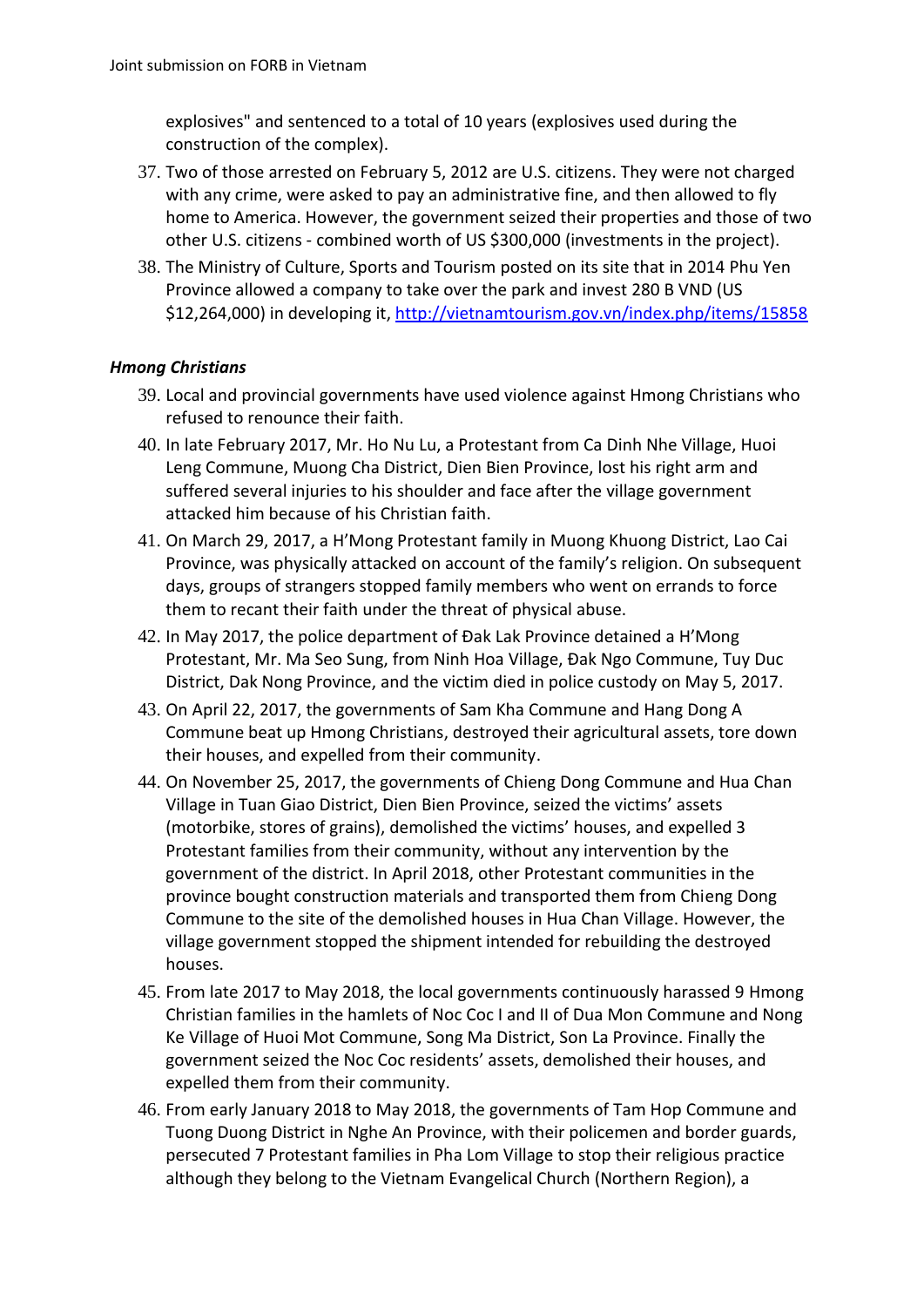registered church, and revoked their civil rights, including legal residency, ID papers, and birth certificates.

#### *Montagnard Christians in the Central Highlands*

- 47. In the past three years there has been a significant increase in reported incidents of forced renunciation of faith concurrent with land confiscation, interrogation - frequently with torture -- and/or intimidation. See Vietnam's Relentless Repression of Montagnards in the Appendix.
- 48. In January 2015 Kpa Y Tran of Phu Can Commune, Krong Pa District, Gia Lai Province, an adherent of the Mennonite Church in Gia Lai Province, was ordered to recant his faith at the local police station. In September 2015, Pastor Ksor Nom from the same community was ordered to recant his faith.
- 49. In August 2015 11 adherents of the Southern Baptist Church in Gia Xia Commune, Sa Thay District, Kontum Province were arrested while on their way to receive religious training, forced to admit to planning to leave Vietnam without permission whereas the preacher was imprisoned for 20 months. In April 2016 Tay Son District seized half of the remaining land after it previously seized 80% of the original land of the Evangelical Church Alliance of Vietnam (Southern Region) in Phu Phong Commune, Tay Son District, Binh Dinh Province.
- 50. In October 2015 A H'Nin, an evangelist of the Presbyterian Church of Vietnam in Sa Son Commune, Kontum Province, was ordered to report all religious occurrences such as a religious visitor from another district and also to report planned religious activities to the local police in spite of his Church's status as an approved church.
- 51. In March 2016 those who met with the visiting U.S. Ambassador-at-Large for Religious Freedom were harassed, including Church of Christ's Preacher A Trung, Pastor Y Nuen Ayun, and Ms. Y Bech from Kontum Province, whereas Preacher A Viei of Sa Thay District was beaten and ordered to recant his faith.
- 52. In June and July 2016 Daklak Province, Krong Ana District, Cu Kuin District, and Krong Pac District policemen ordered Ms. H'Bhit Nie, Pastor Ksor Sun, and Deacon Y Jol B'Krong to recant their faith. In August 2016 the Duc Co District Court in Province sentenced Ms. Rmah H'Din to 4 years of imprisonment for "unauthorized clearing of forest land to grow crops" while the truth was her land had been seized and she had been harassed for years because she followed the Church of Christ. In August 2016 an 80-person team of policemen split into 3 groups to raid the houses of Pastor A Dao, Deacon A Hlum and Ms. Y Bech in Sa Thay District, Kontum Province, and seize religious materials and a laptop without any search warrant. In November and December 2016 the Church of Christ's A H'luih, Y Glen, Ms. Y Bech, Y Quynh Bdap, Ksor Sun and A H'lum were again ordered to recant their faith.
- 53. In 2017 Daklak Province Police interrogated and harassed several times Y Nuen Ayun of Ea Phe Commune, Krong Pac District and several other Evangelical Church of Christ adherents from this district and Sa Thay District simply for practicing their religion. Y Quynh Bdap, Ksor Sun, Y Jol B'Krong and Y Nuen Ayun were ordered by Krong Pac District Police and Daklak Province Police to recant their faith in June and July 2017. In May 2017 Krong Ana District Police ordered YLe Vi Nie to recant his faith. In June 2017 Binh Phuoc Province Police ordered Pastor Dieu Khen to recant his faith.